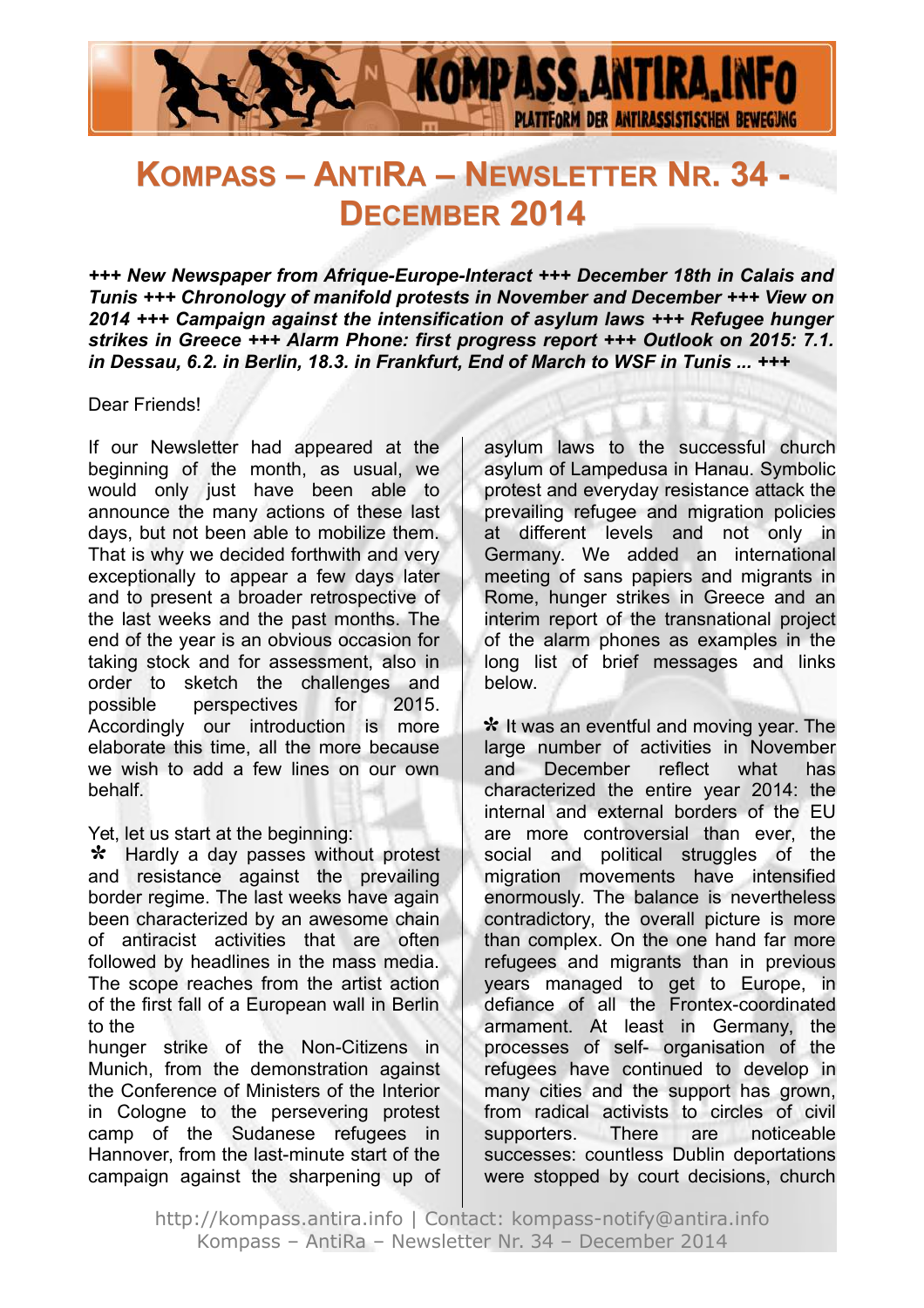

asylums, blockades and protests or at the last minute in the airplane. And maybe the most unambiguous proof: no more than around 30 asylum seekers were kept in deportation detention in all of Germany by mid-November. In previous years there were thousands of them, never before their numbers were so low and the weapon of determent and extortion detainment as inadequate as today. The increasingly critical public opinion has contributed to this; since October 2013 the prevailing refugee policy is again and again fundamentally questioned even in the mass media. Most recent examples: even the criminalisation of the support to refugees was criticized in a special Panorama report and "Die Anstalt" broke, after a brilliant presentation of lethal Frontex screening, at the end of the programme with the cabaret format and allowed a choir of Syrian refugees to sing. On the other hand: The brutal state power at the external borders, particularly in the Aegean and at the fences of Ceuta and Melilla, has in no way been curbed, the number of deceased in the central Mediterranean was never before as high. In Germany the powers that be make mischief by increasing the number of 'secure countries of origin' with the Balkan states and by the state discourse of poverty migration, the division between justified 'good' and unjustified 'bad' refugees. And the recent cabinet decision of the big coalition intends to increase deportation detention and to create a strict ban on re-entrance in order to re-increase determent. The growing mobilisation of the right should be added to this. The election successes of the AfD stand for the spreading Sarrazynismus, and with Hogesa ('Hooligans against Salafists') and Pegida ("Patriotic Europeans against the Islamisation of the Occident') the mob is taking to the streets again.

For months the polarisation of society can be felt more and more clearly: whereas far more people seek to change their abstract sympathy into concrete support, we see on the right the formation of a mixture of xenophobia and the hate against what is different. This polarisation appears as a challenge as well as a chance, because the necessary forcing back of the racist Monday demonstrations would remain reactive and defensive, if there would not be a simultaneous cornering and - if not stopping at least mitigating - of the aforementioned planned repressive set of laws in the forthcoming weeks. The critical public opinion can be counted on, the potential strength of the movement as well. Yet the activist spectrum of antiracist groups seems until now unable to achieve concerted coordination or even focussing. Efforts to that extent, be it at 'Noborder last forever' in Frankfurt in February, during the march to Brussels in June, or on the occasion of the  $20<sup>th</sup>$  birthday of The Voice in Jena in October, have not been fruitful (yet). How the diversity is to be translated into more effective enforcement strategies thus remains one of the central challenges for 2015. The second challenge lies in the association with and broadening into further social and societal issues. Here too there are good initiatives. Whether from afrique-europe-interact as to the question of the looting of land, or in current solidarity demonstrations concerning Rojava, or concerning the crisis, precarity jobs and social strike with Blockupy – there are numerous lines of communication that ought to be mutually strengthened, in order to further develop an overall emancipatory perspective in and with the struggles for freedom of movement and equal rights.

 Finally a few lines on our own behalf: **\***soon our Newsletter has been appearing for three years, always at the start of the month, and since the last couple of editions also in English and French. The translations mostly arrive a few days later, but we consider the appearance in three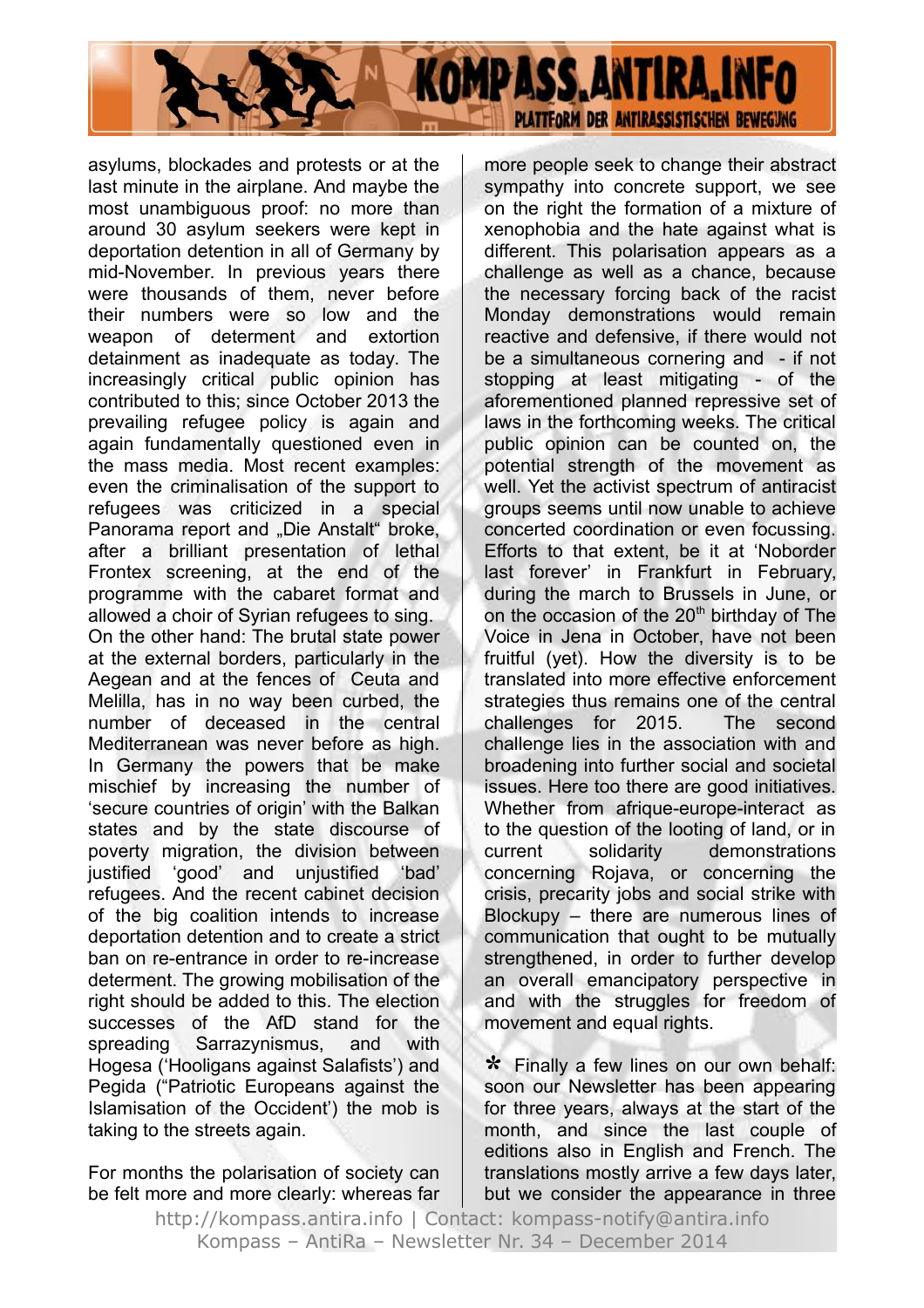

languages a requirement for refugees and migrants to get more involved with this exchange and overview project. Though the question of a broader involvement has to be put forward more fundamentally. We do receive some approval and many consider the idea of a regular umbrella Newsletter good and important. But until now we, as production team, have remained a small circle and we mostly have had to check up on the reports and announcements. Instead, we do need active people from all spectrums, who will send us texts and references by themselves, who participate in the translations or the layout. It would be the best present to our third birthday in March, if we could find a few more people who would continually support the Kompass Newsletter Project.

All the best, the Kompass team Contact: [kompass-notify@antira.inf](mailto:kompass-notify@antira.info)o

## **DATES AND MORE AFTER DECEMBER 10TH:**

**12.12-2014: News from Afrique-Europe-Interact (AEI)** As in the past years AEI published a four-page newspaper this year which on 12.12. will be added to the daily newspaper tageszeitung "taz" – an addition to the monthly newspaper "ak - analyse & kritik" and to "Graswurzelrevolution". Crucial points of the current newspaper is the Watch The Med Alarm Phone, the longterm social crisis in Togo, land grabbing in Mali and keynotes to diverse transnational struggles. For distributing or displaying the newspaper can be ordered in higher numbers. A PDF for a download can be found here: [http://www.afrique-europe-interact.net/index.php?article\\_id=1254&clang=0](http://www.afrique-europe-interact.net/index.php?article_id=1254&clang=0)

#### **18.12.2014: General information to the global action day for migration:** <http://globalmigrantsaction.org/>

#### **18.12.14: Demonstration in Calais**

Already for months the situation in Calais is getting worse and worse, from the call: "Twelve years after the closure of the Sangatte hangar, is France going to have her Ceuta and Melilla in Calais? The growing number of migrants, present for several months in the Calais, led our leaders to cross a dangerous step for freedom and respect for rights of migrants.

NO TO THE 'WALL OF SHAME' IN CALAIS! ..." The complete call in englisch: [https://passeursdhospitalites.files.wordpress.com/2014/12/en\\_appeal-calais\\_021214](https://passeursdhospitalites.files.wordpress.com/2014/12/en_appeal-calais_021214-eiefee.pdf) [eiefee.pdf](https://passeursdhospitalites.files.wordpress.com/2014/12/en_appeal-calais_021214-eiefee.pdf)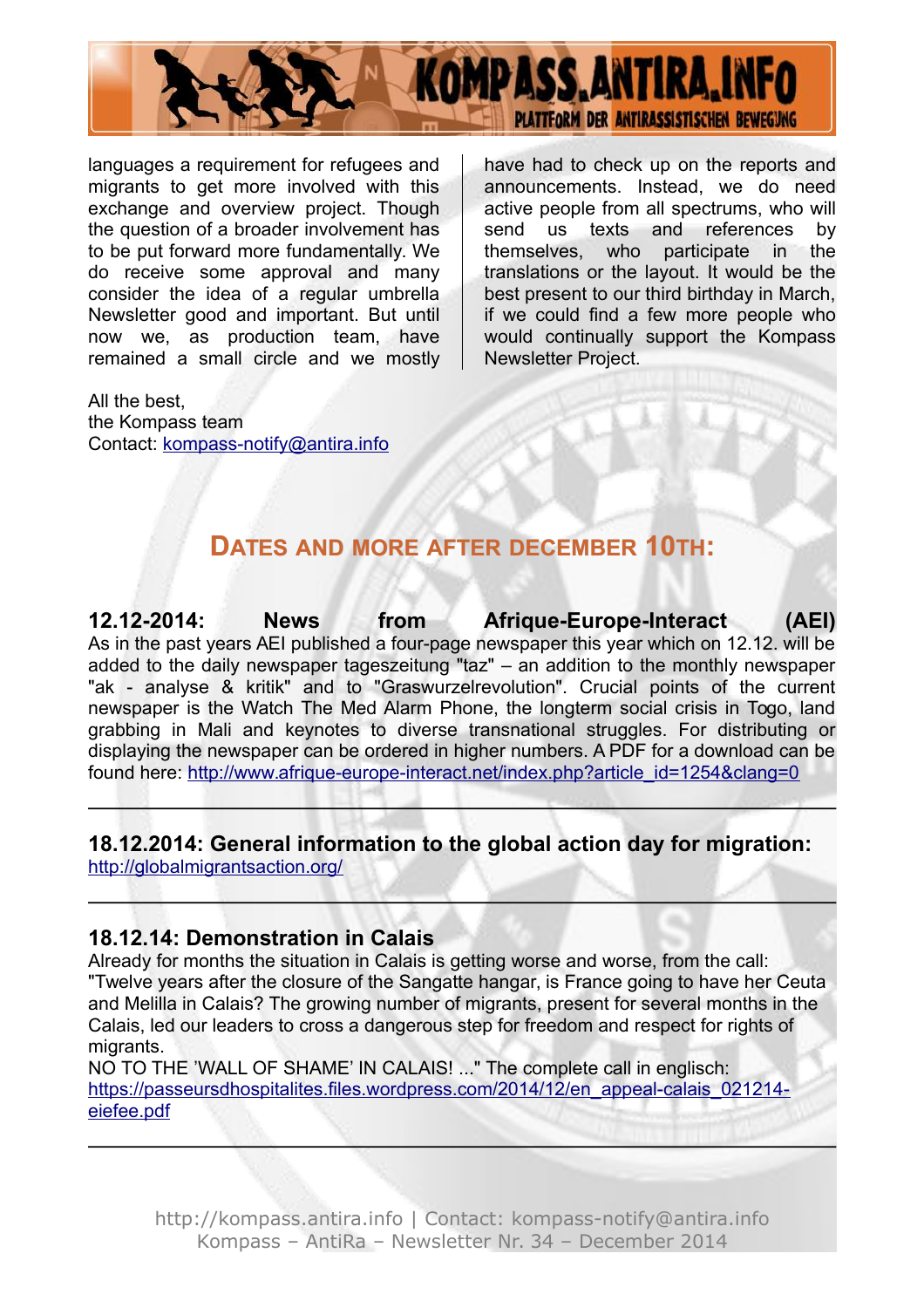

#### **To 18.12. in Tunisia**

From the 12.12. on there will be a tour through several Tunisian cities visiting relatives of missing boat people; on 17.12. a day of debate in Tunis dealing with the consequences of 22 years of a visa regime, with freedom of movement and the development in Tunisia, on 18.12. demonstration for the right for migration with missing boat people´s families.

# **BRIEF CHRONOLOGY OF STRUGGLES AND ACTIVITIES IN THE PAST WEEKS**



**3.12. to 11.12. in München, Berlin, Bayreuth, Regensburg, Frankfurt, Cologne**...:

Flash mobs, demonstrations and actions gainst the tightening of the asylum law, check <http://migrationsgesetze.info/>

#### **6.12.2014 in Cologne**

About 3000 people demonstrated in Cologne against the German and European asylum policy and the abolition of the prohibition of the PKK. Themed with "Overcome borders! Abolish the PKK prohibition!" there was a call by a wide alliance by anti racist, Kurdish and other left-wing groups who invited to join in the protest against the Conference of Ministers of the Interior which would have taken place the following week.

More:<http://noimk.org/>



#### **6.12. in Freiburg**

About 1200 people were part of the demonstration in Freiburg against deportation and the tightening of the asylum law. The specific reason was the upcoming accumulative deportation on 9 december to Serbia and Macedonia.

More information about the demonstration and the action by "Freiburger Forum aktiv gegen Ausgrenzung": [http://www.freiburger-forum.net](http://www.freiburger-forum.net/)

#### **6.12. in Berlin**

More than 300 people joined the protest demonstration:

Mall of Shame – Pay the workers! Against exploitation from migrant workers!

The construction of the "Mall of Berlin" is reported to have cost about one billion Euro and could become a symbol of the current method of exploitation from migrant workers coming from the EU-abroad. Subcontractors have let workers from Romania drudge for five until six Euro hourly wage ten hours a day. And in the end they didn't even pay this little salary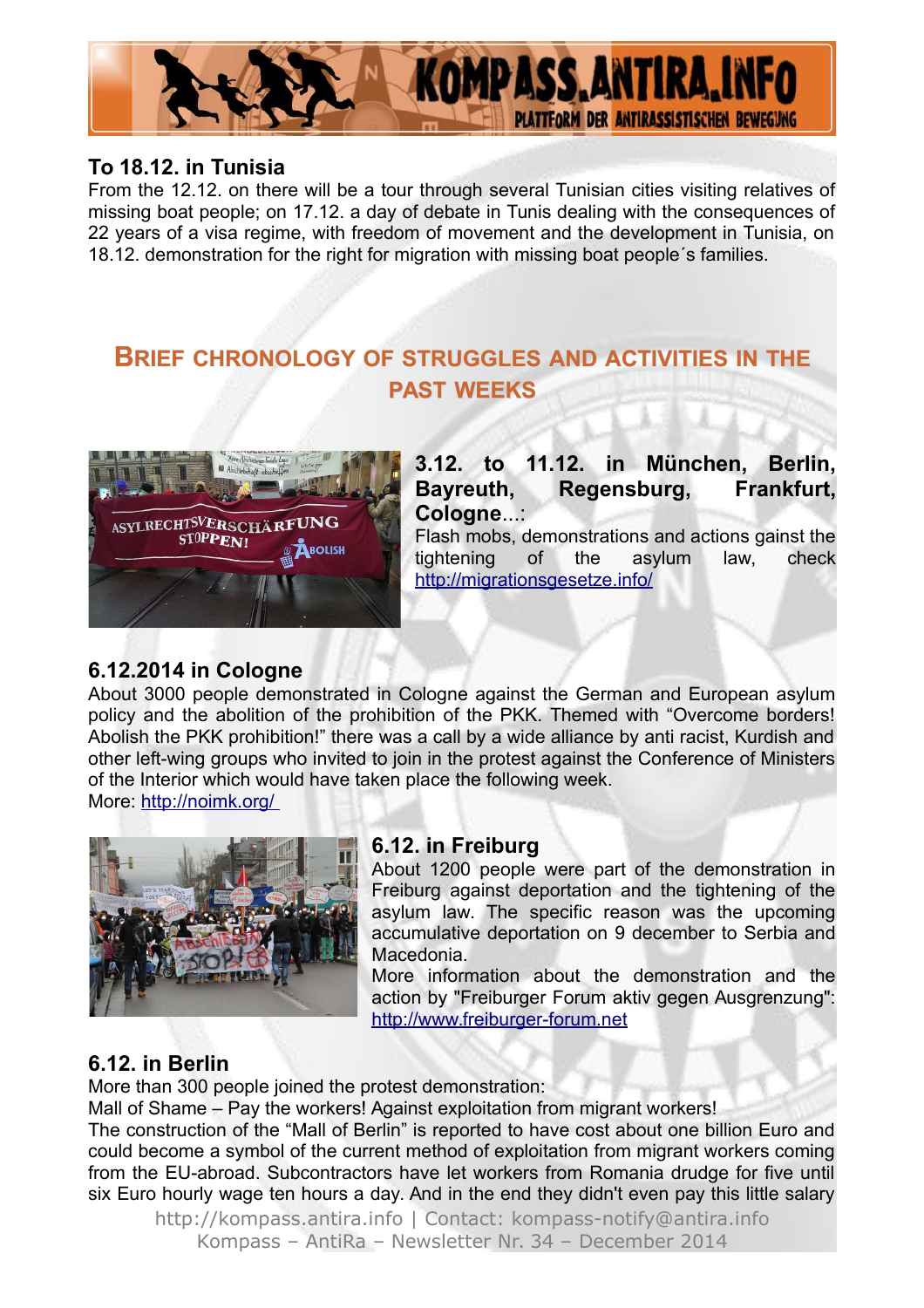

completely to the workers. They have committed the workers within the netting of subcontractors and promises concerning the payment, which in the end they haven't fullfilled.

More information can be found here: [http://berlin.fau.org](http://berlin.fau.org/)

#### **5.12. in Essen**



Activists occupied the headquarter of "European Homecare" - The company is closed because of inhuman treatment of refugees.

On Friday the headquarter of the company "European Homecare" in Essen-Stadtwald was occupied and closed. European Homecare has made it into media through an especially humilitating treatment of refugees. Still this

company is in business nationwide and in NRW. They profit from the distress of refugees. To make the closure happen, there have been about fifty anti-racist activists who kept the building occupied since the early morning. They demand dignified living conditions for refugees and the right to stay for everybody.

More to be found here: <https://linksunten.indymedia.org/en/node/128975>

#### **5.12. in Gießen**

4-500 persons followed the call-out "Tear Down the Dublin-Wall – For a Life in Dignity" from Refugees for Change in Frankfurt/Rhein-Main and went with a demonstration against Dublin II/III in front of the responsible federal office in Gießen: <https://www.facebook.com/events/481953485280392>

#### **4.12. Progress report Watch The Med Alarm Phone**

After almost eight weeks the hotline for Boat People founded in October comes out with a first progress report (in english):

<http://watchthemed.net/media/uploads/report/88/WTM-Interim-Report-AlarmPhone.pdf>

#### **29.11. in Hannover**

½ year – Refugee Protestcamp Hannover We, the refugees from Sudan, started on 24.5.2014 the protestcamp at the Weißekreutzplatz in Hannover. That's exactly half a year now!

½ year struggle and resistance

½ year Unity and Solidarity

½ year challenges and difficulties

 $\frac{1}{2}$  year hope and joy

 $\frac{1}{2}$  year encounters – friendships – networks

and we do NOT give up! We keep on fighting at the Weißekreutzplatz for:

Freedom, for hope, for a future in safety, for human rights and for a human asylum policy. We keep on fighting for: Our right, exactly here, exactly now ... <https://fluechtlingscamphannover.wordpress.com/>

#### **21.11. bis 27.11.2014 in Munich**

Non Citizens organisieren einen neuen Hungerstreik, gegen die Räumung folgen Baumbesetzungen. Aus der Erklärung: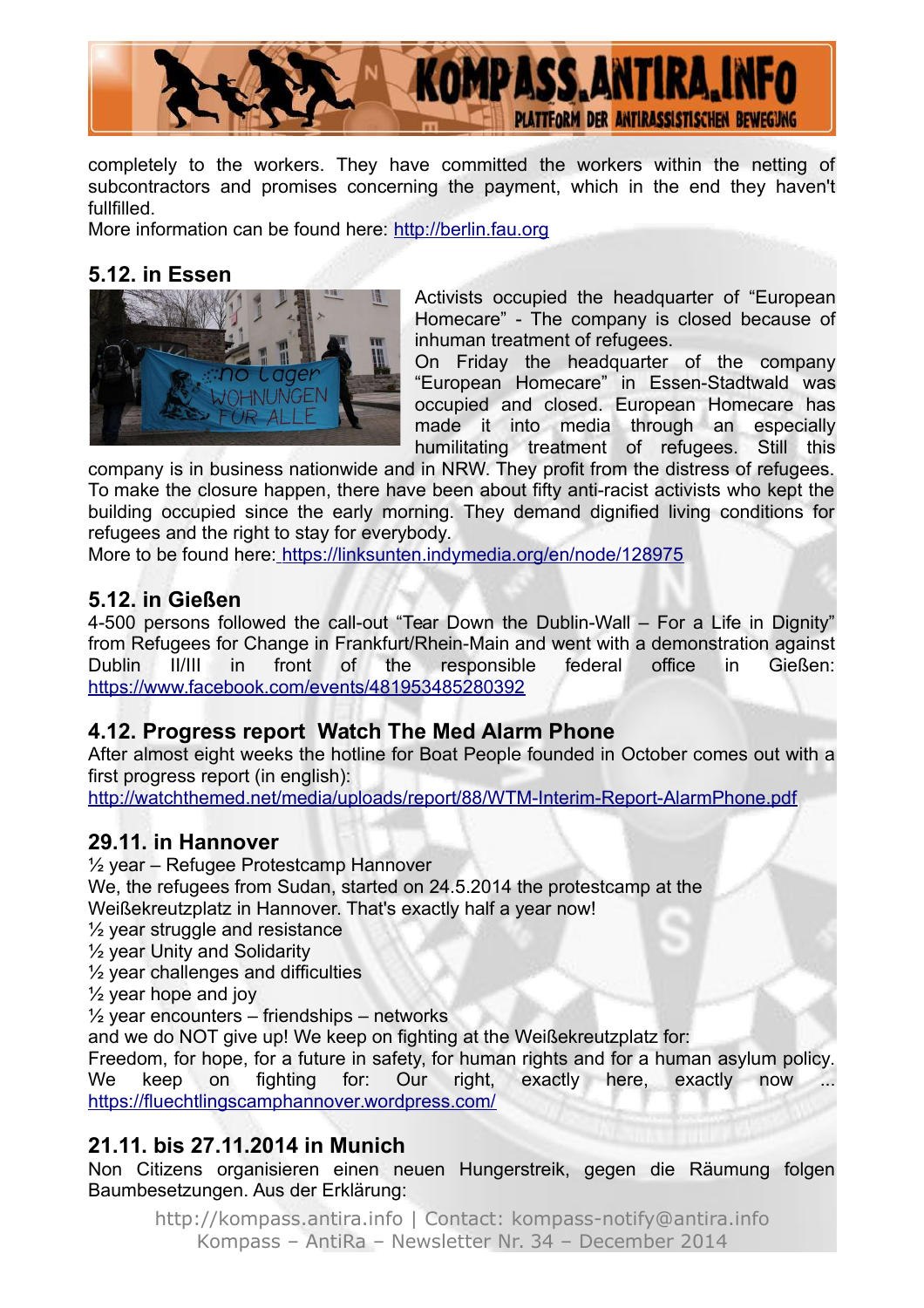



Non Citizens organize a new hunger strike, the eviction are followed by tree occupations.

Extract from the declaration:

"Our rights have been stolen. We, the refugees from different cities in Germany, announce another hunger strike in München at the Sendlinger-Tor-Platz.

Camps are prisons to us. Residenzpflicht is a sign of slavery. Restrictions of work and study follow to keep us seperated from society and to force us into inhuman situations.

Deportations within the frame of the Dublin regulation is a sign of an organized policy from EU-countries.

In this context we want to say, we are not poor refugees. Our rights have been stolen.

In this moment we are nowhere – we can not go back to the countries of our origin, but we also can not lead a life with this

restrictions in Germany. (…) More information and Chronology:<http://refugeestruggle.org/>

#### **Since 27.11.2014 in Dessau**

Oury Jalloh: Two activists of the Initiative in memory of Oury Jalloh are taken to court since the 27 of November 2014 due to pressure from the Dessauer Public Prosecutor, among other points because it is said that they have insulted officials.

This is totally outlandish which shows the fact that the same public prosecutor investigates in this matter due to a death case against unknown: <http://initiativeouryjalloh.wordpress.com/>

#### **24. und 25.11. in Berlin**

The destruction of the means of subsistence for small scale and rural depopulation or rather migration belongs close together. In this context Afrique-Europe-Interact demonstrated again on 24 and 25 of November, this time in front of the Federal Chancellery and Ministry for Economic Co-Operation and Development.

Video, pictures and reports are to be found here: [http://www.afrique-europe-interact.net/?](http://www.afrique-europe-interact.net/?article_id=677&clang=0) [article\\_id=677&clang=0](http://www.afrique-europe-interact.net/?article_id=677&clang=0)

#### **Since 24.11. in Athens**

Beginning of a hunger strike of Syrian refugees protesting through a sit-in on Syntagma square since 19 November

[http://infomobile.w2eu.net/2014/11/26/syrian-refugees-in-syndagma-square-athens-3rd](http://infomobile.w2eu.net/2014/11/26/syrian-refugees-in-syndagma-square-athens-3rd-day-hunger-strike-8th-day-sit-in/)[day-hunger-strike-8th-day-sit-in/](http://infomobile.w2eu.net/2014/11/26/syrian-refugees-in-syndagma-square-athens-3rd-day-hunger-strike-8th-day-sit-in/)



**20. to 23.11.2014 in Frankfurt** Blockupy Festival with more than 500 participants and interesting workshops on transnational networking, social strike and many more. Up to 3000 people took part in a "procession", more than 100 activists could achieve to overcome the fence surrounding the new ECB-tower as a foretaste of the great mobilization concerning the it's opening on 18 March 2015. FAZ headlined "Capitalism critics rushed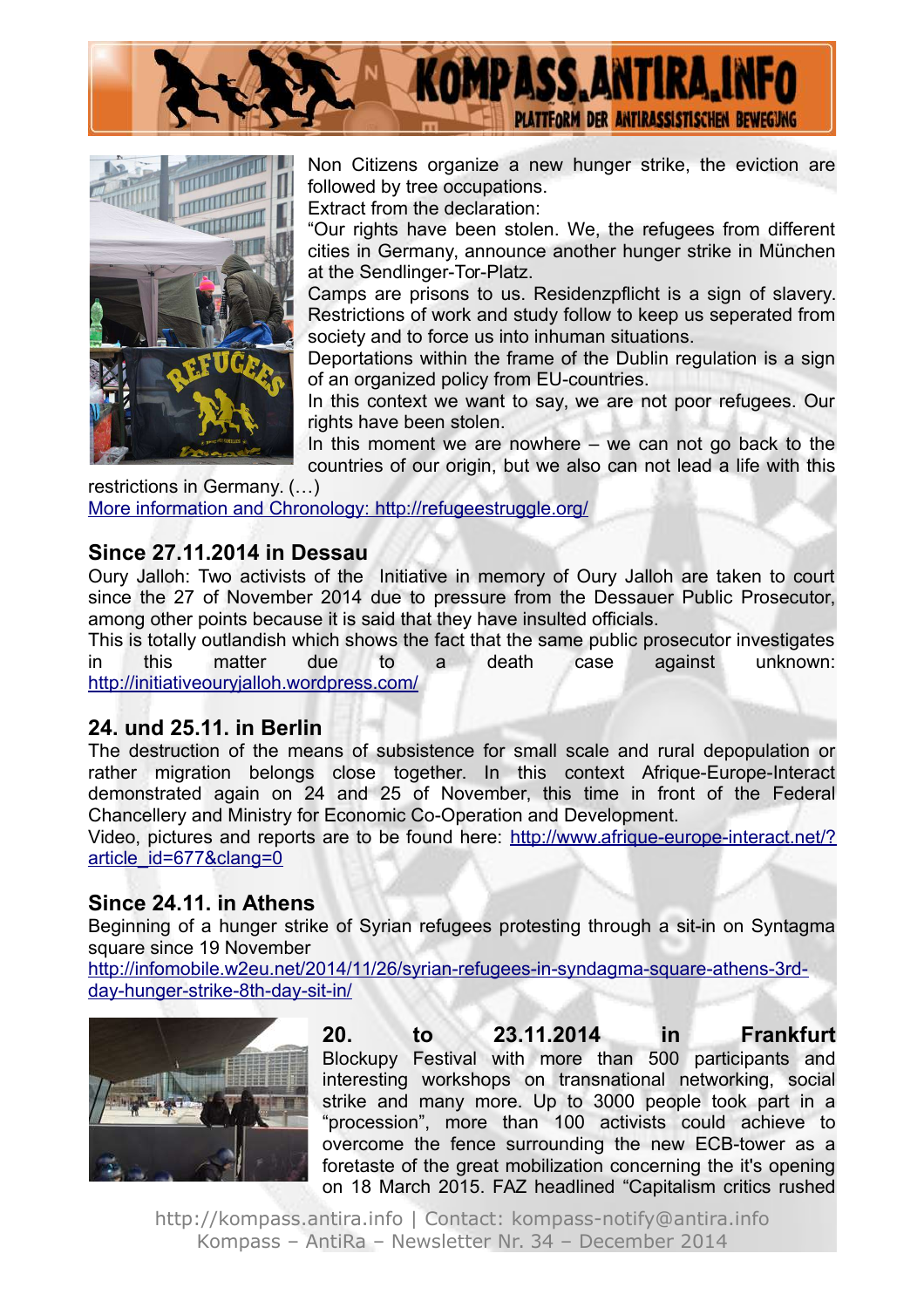

the ECB-Building" and a nice video on the Blockupy-Homepage<https://blockupy.org/>

#### **20.11. - Hunger Strike at a Deportation Prison in Greece**  [http://infomobile.w2eu.net/2014/11/20/hunger-strike-until-freedom-fourth-day-of-hunger](http://infomobile.w2eu.net/2014/11/20/hunger-strike-until-freedom-fourth-day-of-hunger-strike-in-amygdaleza-detention-centre/)[strike-in-amygdaleza-detention-centre/](http://infomobile.w2eu.net/2014/11/20/hunger-strike-until-freedom-fourth-day-of-hunger-strike-in-amygdaleza-detention-centre/)

#### **13. to 16.11.2014 in Rome**

International meeting of Sans Papiers, refugees and migrants Video:<http://vimeo.com/112315780> Final Statement in English and French here: <http://ffm-online.org/2014/11/26/undocumented-migrants-refugees-cispm-erkaerung/>

#### **14.11. in Hanau**



A short interim report of Lampedusa in Hanau after the 7<sup>th</sup> successful sanctuary (Kirchenasyl) <http://lampedusa-in-hanau.antira.info/> And on the struggle against Dublin II/III in Rhine/Main: "If they deport us today, we will come back together." (see  [http://www.linksnavigator.de/node/5723\)](http://www.linksnavigator.de/node/5723)

#### **Concerning the 9 November 2014**

The "First European Fall of the Wall" performed by the group of artists from the "Center for political Beauty" attracts broad attention, reports, photos and a worth seeing video can be found here: <http://www.politicalbeauty.de/mauerfall.html>



### **6 November 2014 in the TV show "Panorama" on escape agency**

[http://daserste.ndr.de/panorama/archiv/2014/Fluchthelfer-Gestern-Helden-heute-](http://daserste.ndr.de/panorama/archiv/2014/Fluchthelfer-Gestern-Helden-heute-Kriminelle,fluechtlinge1080.html)[Kriminelle,fluechtlinge1080.html](http://daserste.ndr.de/panorama/archiv/2014/Fluchthelfer-Gestern-Helden-heute-Kriminelle,fluechtlinge1080.html)

#### **From beginning of November 2014: Concerning detention pending deportation**

"After two revolutionary judgments the deportation prisons have never been so empty: End of 2014 nationwide less than 30 asylum seekers and migrants had to wait for their deportation in prison. ..." (Citation from the information letter of the Jesuite-RefugeeServie, see [http://www.jesuiten](http://www.jesuiten-fluechtlingsdienst.de/images/pdf/jrs_infobrief_november_2014_digital.pdf)fluechtlingsdienst.de/images/pdf/irs\_infobrief\_november\_2014\_digital.pdf [in german])